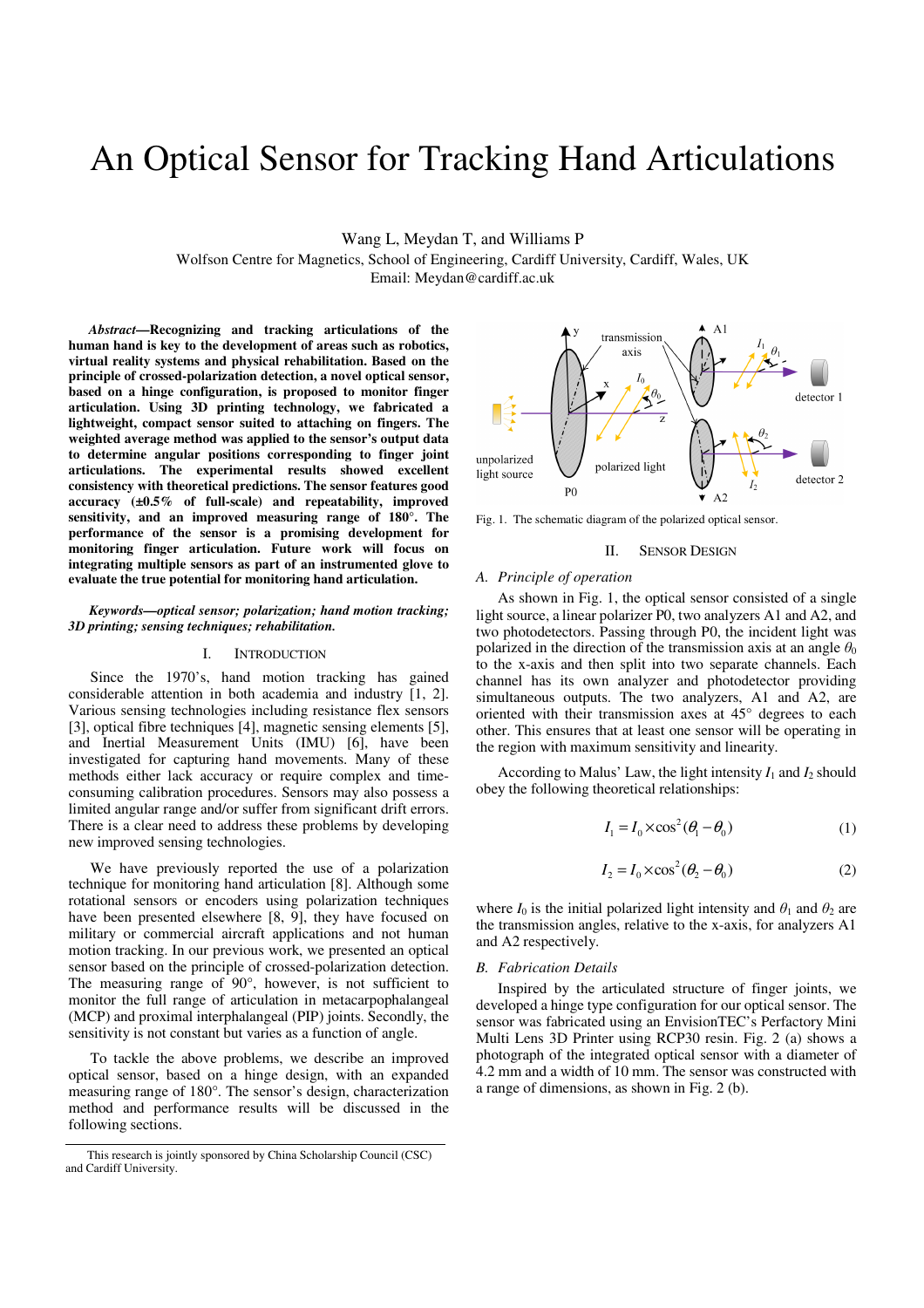

Fig. 2. Image of the complete sensor. (a) The integrated optical sensor. (b) A range of component sizes.

The sensor's polarizer and analyzers were made from commercial linear polarizing film. Two high sensitive PIN photodiodes (TEMD6200FX01) were employed to detect changes in light intensity. The LED source and the polarizer P0 were located inside a separate holder and located in wing 1. The two analyzers and photodiodes (PD) were housed inside another holder located inside wing 2. When the wings rotate, the angle between the polarizer and two analyzers also changes, leading to a change in light intensity. The final light intensities were linearly converted to an electrical current by the photodiodes and then to voltages by conditioning circuitry.

# III. MEASUREMENTS

An automated experimental setup was employed to reduce operator errors, see block diagram in Fig. 3. A 360° continuous motorized rotation stage NR360S (Thorlabs Inc.) [10] and a micro-stepping motor controller BSC201, was employed to adjust the rotation angles. Wing 2 of the optical sensor was fixed while wing 1 rotated under the guidance of the motorized stage. Overall system control was achieved using LabVIEW which involved implementing ActiveX interfacing technology for device control and preforming data acquisition using a National Instrument card (NI USB-6211).

The conditioning circuits converted the PD electrical current *i*, proportional to the illumination intensity (*I*), to voltages (*V*). Referring to (1) and (2), the voltages can be obtained by the following equations.

$$
V_1 = k_1 \times i_1 + b_1 = m_1 \times I_1 + b_1 = m_1 \times I_0 \times \cos^2(\theta_1 - \theta_0) + b_1
$$
  
=  $a_1 \times \cos^2(\delta_1) + b_1$  (3)

$$
V_2 = k_2 \times i_2 + b_2 = m_2 \times I_2 + b_2 = m_2 \times I_0 \times \cos^2(\theta_2 - \theta_0) + b_2
$$
  
=  $a_2 \times \cos^2(\delta_2) + b_2$  (4)



Fig. 3. The block diagram of the automated experimental set-up.

where the subscripts '1' and '2' represent the parameters for Channel 1 and Channel 2, respectively.  $\delta_1$  and  $\delta_2$  are the rotation angles relative to the polarization direction of P0. The parameters  $k_i$ ,  $m_i$  and  $a_i$  ( $i=1$ , 2) are the constants of proportionality, and *bi* are constant voltages due to less than perfect blocking of light when the polarizers are set orthogonally.

In this paper, we define  $0^{\circ}$  to be the position when the sensor wings are in line with each other.

The measurements were carried out at room temperature with the motor rotating at 10°/s and data sampling at 100 Hz. The optical sensor was rotated from -100° to 90°, and then back to -100° in intervals of 5°. Each reading was composed of 500 samples. This process was repeated 5 times with an interval of 3 minutes between each cycle.

## IV. RESULTS AND DISCUSSIONS

# *A. Sensitivity and Hysteresis*

Averaging the data over five cycles, leads to a voltage-toangle relationship for both channels as plotted in Fig. 4. The theoretical values obtained from  $(3)$  and  $(4)$ , were calculated and plotted as well.

The measured output voltages of both channels were consistent with the theoretical values. The maximum deviation from the theoretical voltages was 15% and occurred at the minimum outputs (approximately 60 mV). This is unsurprising since the signal is small and the sensitivity is a minimum. Additionally, both channels exhibited an identical response in both clockwise and anticlockwise directions with a hysteresis error less than 1.2%. The measurement span was limited to 90° for each channel, and the sensitivity was smallest at positions corresponding to maximum and minimum output readings.

# *B. Angle Conversion*

To expand the measuring range and improve the sensor's sensitivity, we combined the information from two channels to obtain the angular position.



Fig. 4. The voltage-to-angle relationships of the optical sensor. Ch1\_clock, Ch1\_anti, and Ch1\_theor represented the output readings from Channel 1 in clockwise and anticlockwise directions, and the theoretical values. Similarly, the Ch2\_clock, Ch2\_anti, and Ch2\_theor were from Channel 2.